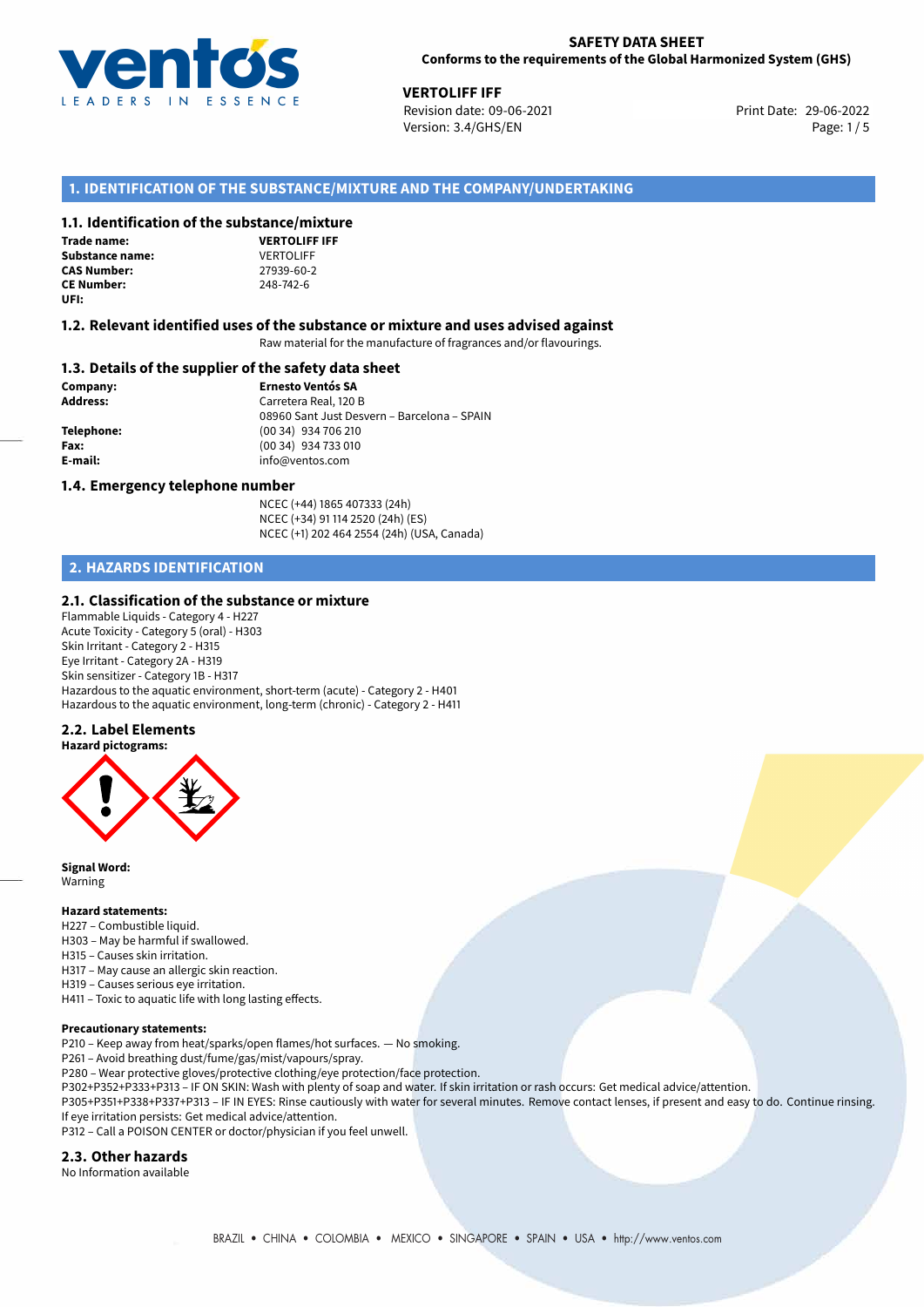

29-06-2022 **VERTOLIFF IFF** Revision date: 09-06-2021 Print Date: Version: 3.4/GHS/EN Page: 2 / 5

# **3. COMPOSITION/INFORMATION ON INGREDIENTS**

#### **3.1. Substances**

| Chemical name: | <b>VERTOLIFF</b> |
|----------------|------------------|
| CAS number:    | 27939-60-2       |
| EC number:     | 248-742-6        |

#### **Hazardous constituents:**

| <b>Chemical Name</b>                         | % (w/w)        | <b>CAS No</b><br><b>EC No</b> | <b>Classification according to GHS</b>                                                                                                                                                                                                                                                                                                                                |
|----------------------------------------------|----------------|-------------------------------|-----------------------------------------------------------------------------------------------------------------------------------------------------------------------------------------------------------------------------------------------------------------------------------------------------------------------------------------------------------------------|
| DIMETHYL-3-CYCLOHEX-3-ENE-1-<br>CARBALDEHYDE | >50            | 27939-60-2<br>248-742-6       | Flammable Liquids - Category 4 - H227<br>Acute Toxicity - Category 5 (oral) - H303<br>Skin Irritant - Category 2 - H315<br>Eye Irritant - Category 2A - H319<br>Skin sensitizer - Category 1B - H317<br>Hazardous to the aquatic environment, short-term (acute) - Category 2 - H401<br>Hazardous to the aquatic environment, long-term (chronic) - Category 2 - H411 |
| DL-ALPHA-TOCOFEROL                           | $>0.1$ ; $<$ 1 | 10191-41-0<br>207-334-8       | Skin sensitizer - Category 1B - H317                                                                                                                                                                                                                                                                                                                                  |
| LIMONENE                                     | $>0.1$ ; <1    | 138-86-3<br>205-341-0         | Flammable Liquids - Category 3 - H226<br>Skin Irritant - Category 2 - H315<br>Skin sensitizer - Category 1B - H317<br>Aspiration hazard - Category 1 - H304<br>Hazardous to the aquatic environment, short-term (acute) - Category 1 - H400<br>Hazardous to the aquatic environment, long-term (chronic) - Category 3 - H412                                          |

[See the full text of the hazard statements in section 16.](#page-4-0)

#### **3.2. Mixtures**

Not applicable.

# **4. FIRST-AID MEASURES**

# **4.1. Description of necessary first aid measures**

| Ingestion:    | Rinse mouth with water.                                                                                               |
|---------------|-----------------------------------------------------------------------------------------------------------------------|
|               | Obtain medical advice.                                                                                                |
|               | Keep at rest. Do not induce vomiting.                                                                                 |
| Eye contact:  | In case of contact with eyes, rinse immediately with plenty of water for at least 15 minutes and seek medical advice. |
| Inhalation:   | Remove person to fresh air and keep at rest.                                                                          |
|               | Seek immediate medical advice.                                                                                        |
| Skin contact: | Take off immediately all contaminated clothing.                                                                       |
|               | Thoroughly wash affected skin with soap and water.                                                                    |
|               | Seek medical attention if symptoms persist.                                                                           |

# **4.2. Most important symptoms and effects, both acute and delayed**

No information available.

# **4.3. Indication of any immediate medical attention and special treatment needed**

No information available.

# **5. FIRE-FIGHTING MEASURES**

# **5.1. Extinguishing Media**

Water spray, carbon dioxide, dry chemical powder or appropriate foam. For safety reasons do not use full water jet.

# **5.2. Special hazards arising from the substance or mixture**

Known or Anticipated Hazardous Products of Combustion: Emits toxic fumes under fire conditions.

# **5.3. Advice for firefighters**

High temperatures can lead to high pressures inside closed containers. Avoid inhalation of vapors that are created. Use appropriate respiratory protection. Do not allow spillage of fire to be poured into drains or watercourses. Wear self-contained breathing apparatus and protective clothing.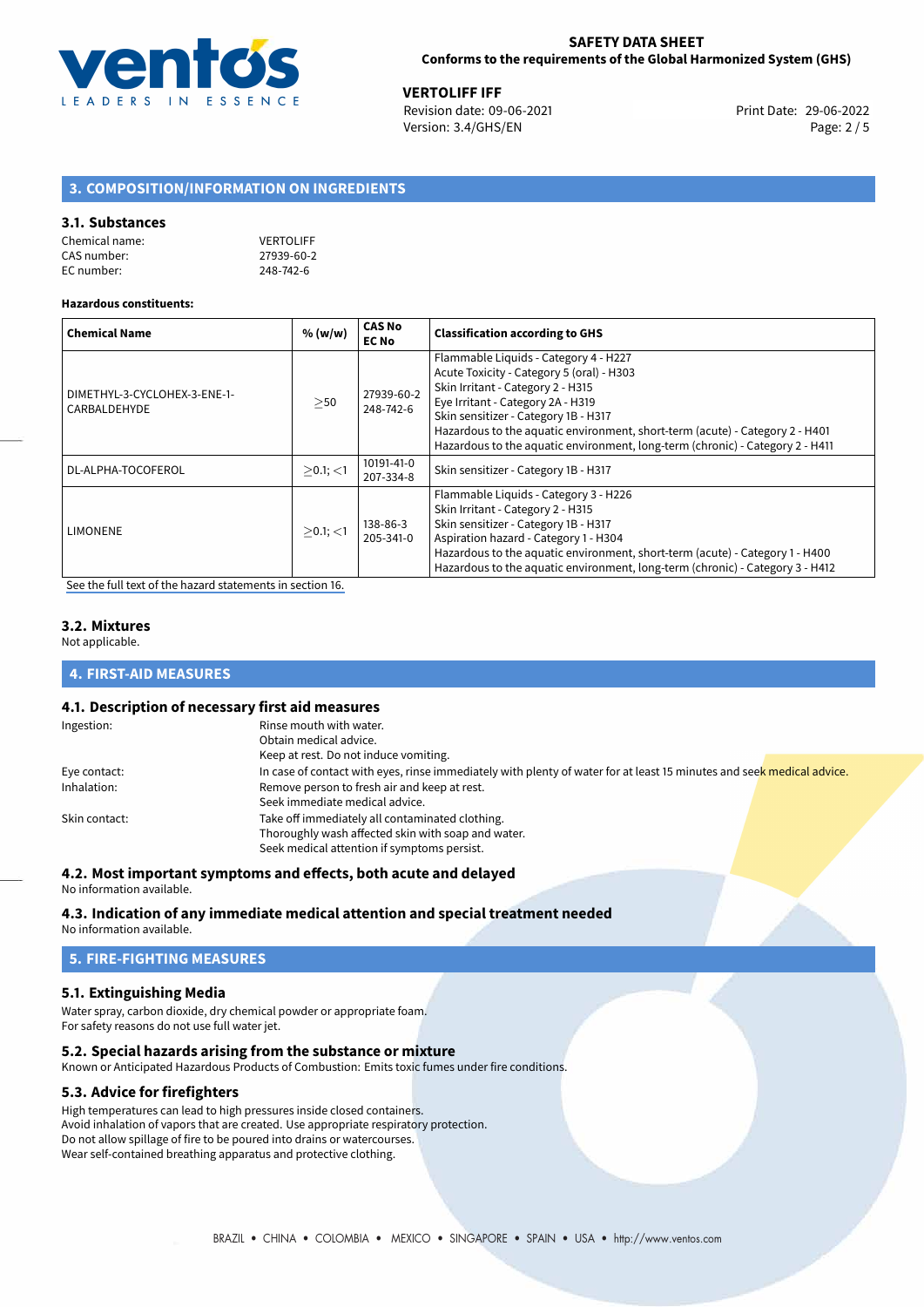

29-06-2022 **VERTOLIFF IFF** Revision date: 09-06-2021 Version: 3.4/GHS/EN Page: 3 / 5

# **6. ACCIDENTAL RELEASE MEASURES**

# **6.1. Personal precautions, protective equipment and emergency procedures**

Evacuate surronding areas. Ensure adequate ventilation. Keep unnecessary and unprotected personnel from entering. Do not breathe vapor/spray. Avoid contact with skin and eyes. Information regarding personal protective measures: see section 8.

#### **6.2. Environmental precautions**

To avoid possible contamination of the environment, do not discharge into any drains, surface waters or groundwaters.

#### **6.3. Methods and materials for containment and cleaning up**

Cover with an inert, inorganic, non-combustible absorbent material (e.g. dry-lime, sand, soda ash). Place in covered containers using non-sparking tools and transport outdoors. Avoid open flames or sources of ignition (e.g. pilot lights on gas hot water heater). Ventilate area and wash spill site after material pickup is complete.

#### **6.4. Reference to other sections**

Information regarding exposure controls, personal protection and disposal considerations can be found in sections 8 and 13.

# **7. HANDLING AND STORAGE**

#### **7.1. Precautions for safe handling**

Do not store or handle this material near food or drinking water. Do not smoke. Avoid contact with the eyes, skin and clothing. Wear protective clothing and use glasses. Observe the rules of safety and hygiene at work. Keep in the original container or an alternative made from a compatible material.

# **7.2. Conditions for safe storage, including any incompatibilities**

Store in tightly closed and preferably full containers in a cool, dry and ventilated area, protected from light. Keep away from sources of ignition (e.g. hot surfaces, sparks, flame and static discharges). Keep away from incompatible materials (see section 10).

#### **7.3. Specific end use(s)**

No information available.

### **8. EXPOSURE CONTROLS AND PERSONAL PROTECTION**

### **8.1. Control parameters**

Components with occupational exposure limits: None known.

#### **8.2. Exposure controls**

Measures should be taken to prevent materials from being splashed into the body. Provide adequate ventilation, according to the conditions of use. Use a mechanical exhaust if required.

#### **8.3. Individual protection measures, such as personal protective equipment**

| Eye/Face protection:             | Chemical safety goggles are recommended. Wash contaminated goggles before reuse.                                      |
|----------------------------------|-----------------------------------------------------------------------------------------------------------------------|
| Hand Protection:                 | Chemical-resistant gloves are recommended. Wash contaminated gloves before reuse.                                     |
| Body protection:                 | Personal protective equipment for the body should be selected based on the task being performed and the risks         |
|                                  | involved.                                                                                                             |
| <b>Respiratory Protection:</b>   | In case of insufficient ventilation, use suitable respiratory equipment.                                              |
| Environmental exposure controls: | Emissions from ventilation or process equipment should be checked to ensure they comply with environmental            |
|                                  | protection legislation.                                                                                               |
|                                  | In some cases, filters or engineering modifications to the process equipment will be necessary to reduce emissions to |
|                                  | acceptable levels.                                                                                                    |

# **9. PHYSICAL AND CHEMICAL PROPERTIES**

#### **9.1. Information on basic physical and chemical properties**

| Appearance:                      | Liguid         |
|----------------------------------|----------------|
| Colour:                          | Confo          |
| Odour:                           | Confo          |
| Odour theshold:                  | Not de         |
| pH:                              | Not de         |
| Melting point/freezing point:    | Not de         |
| Boling point/boiling range (°C): | 90°C (         |
| Flash point:                     | $64^{\circ}$ C |
| Evaporation rate:                | Not de         |
|                                  |                |

Conforms to standard Conforms to standard Not determined Not determined Not determined  $90^{\circ}$ C (32 mbar) Not determined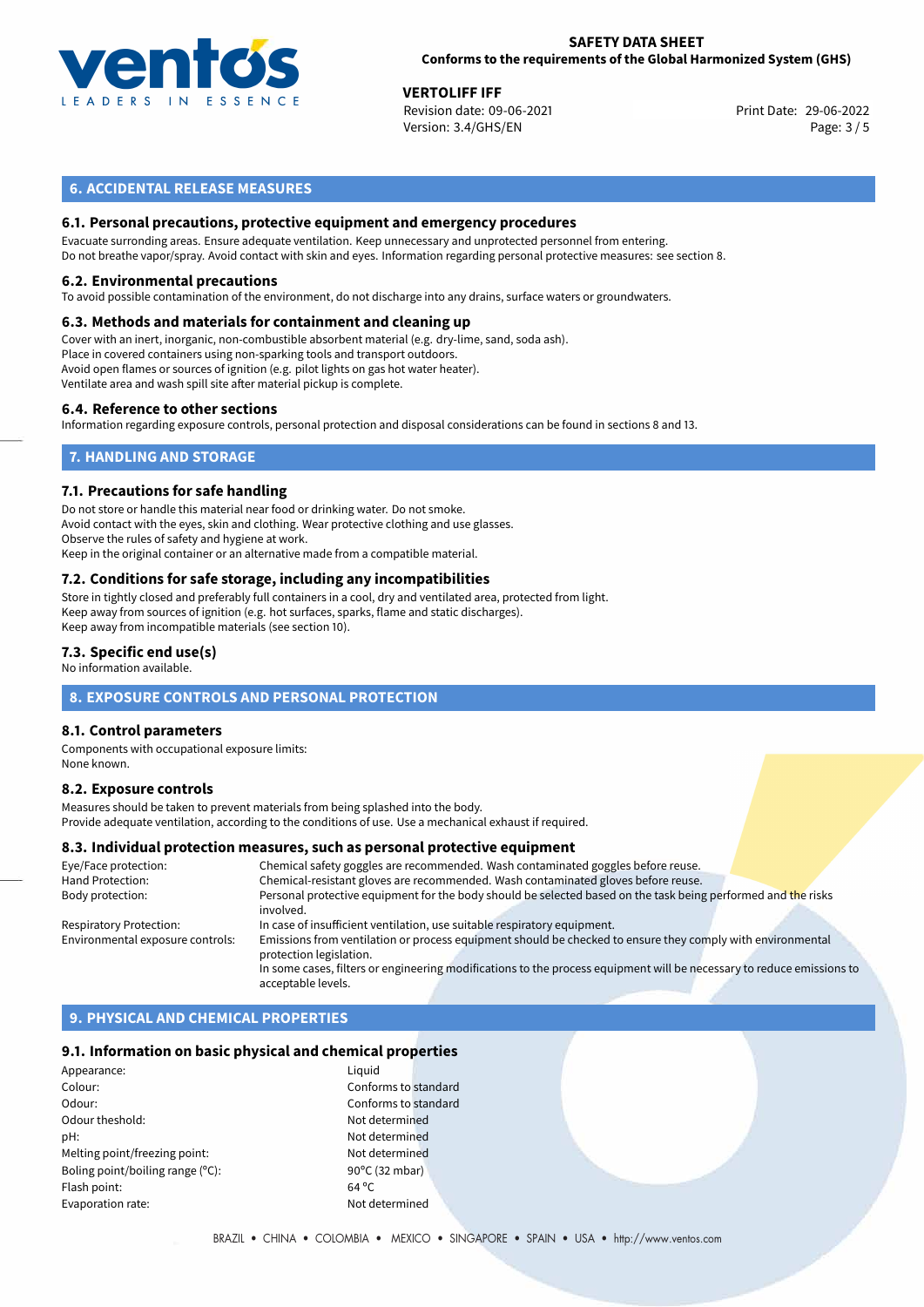

29-06-2022 **VERTOLIFF IFF** Revision date: 09-06-2021 Print Date: Version: 3.4/GHS/EN Page: 4 / 5

Flammability: Not determined Lower flammability/Explosive limit: Not determined Upper flammability/Explosive limit: Not determined Vapour pressure:  $0,4$  hPa calculated) Vapour Density: Not determined Density: 0,926−0,934 g/mL (20<sup>o</sup>C)<br>Relative density: 0,926−0,934 (20<sup>o</sup>C) Relative density: 0,926*−*0,934 (20ºC) Solubility in other solvents: SOLUBLE IN ETHANOL Partition coefficient n-octanol/water: Not determined Auto-ignition temperature: Not determined Decomposition temperature: Not determined<br>
Viscosity, dynamic: Not determined<br>
Not determined Viscosity, dynamic: Viscosity, kinematic: Not determined Explosive properties:<br>
Oxidising properties:<br>
NONE EXPECTED Oxidising properties:

INSOLUBLE IN WATER

# **10. STABILITY AND REACTIVITY**

#### **10.1. Reactivity**

No hazardous reactions if stored and handled as prescribed/indicated.

#### **10.2. Chemical stability**

The product is stable if stored and handled as prescribed/indicated.

#### **10.3. Possibility of hazardous reactions**

No hazardous reactions if stored and handled as prescribed/indicated.

#### **10.4. Conditions to Avoid**

Conditions to Avoid: Excessive heat, flame or other ignition sources.

#### **10.5. Incompatible materials**

Avoid contact with strong acids and bases and oxidizing agents.

#### **10.6. Hazardous decomposition products**

During combustion may form carbon monoxide and unidentified organic compounds.

# **11. TOXICOLOGICAL INFORMATION**

| <b>Acute toxicity</b>             | May be harmful if swallowed.                                              |  |
|-----------------------------------|---------------------------------------------------------------------------|--|
| <b>Skin corrosion/irritation</b>  | Causes skin irritation.                                                   |  |
| Serious eye damage/irritation     | Causes serious eye irritation.                                            |  |
| Respiratory or skin sensitisation | May cause an allergic skin reaction.                                      |  |
| <b>Germ cell mutagenicity</b>     | Based on the data available, the criteria for classification are not met. |  |
| Carcinogenicity                   | Based on the data available, the criteria for classification are not met. |  |
| <b>Reproductive toxicity</b>      | Based on the data available, the criteria for classification are not met. |  |
| <b>STOT-single exposure</b>       | Based on the data available, the criteria for classification are not met. |  |
| <b>STOT-repeated exposure</b>     | Based on the data available, the criteria for classification are not met. |  |
| <b>Aspiration hazard</b>          | Based on the data available, the criteria for classification are not met. |  |

# **12. ECOLOGICAL INFORMATION**

#### **12.1. Toxicity**

**Assessment:** Toxic to aquatic life with long lasting effects. **Experimental/calculated data:** No information available.

#### **12.2. Degradability**

Biodegradation : 4%. (OECD 301 D). Biodegradation : Readily biodegradable.

**12.3. Bioaccumulative potential** No information available.